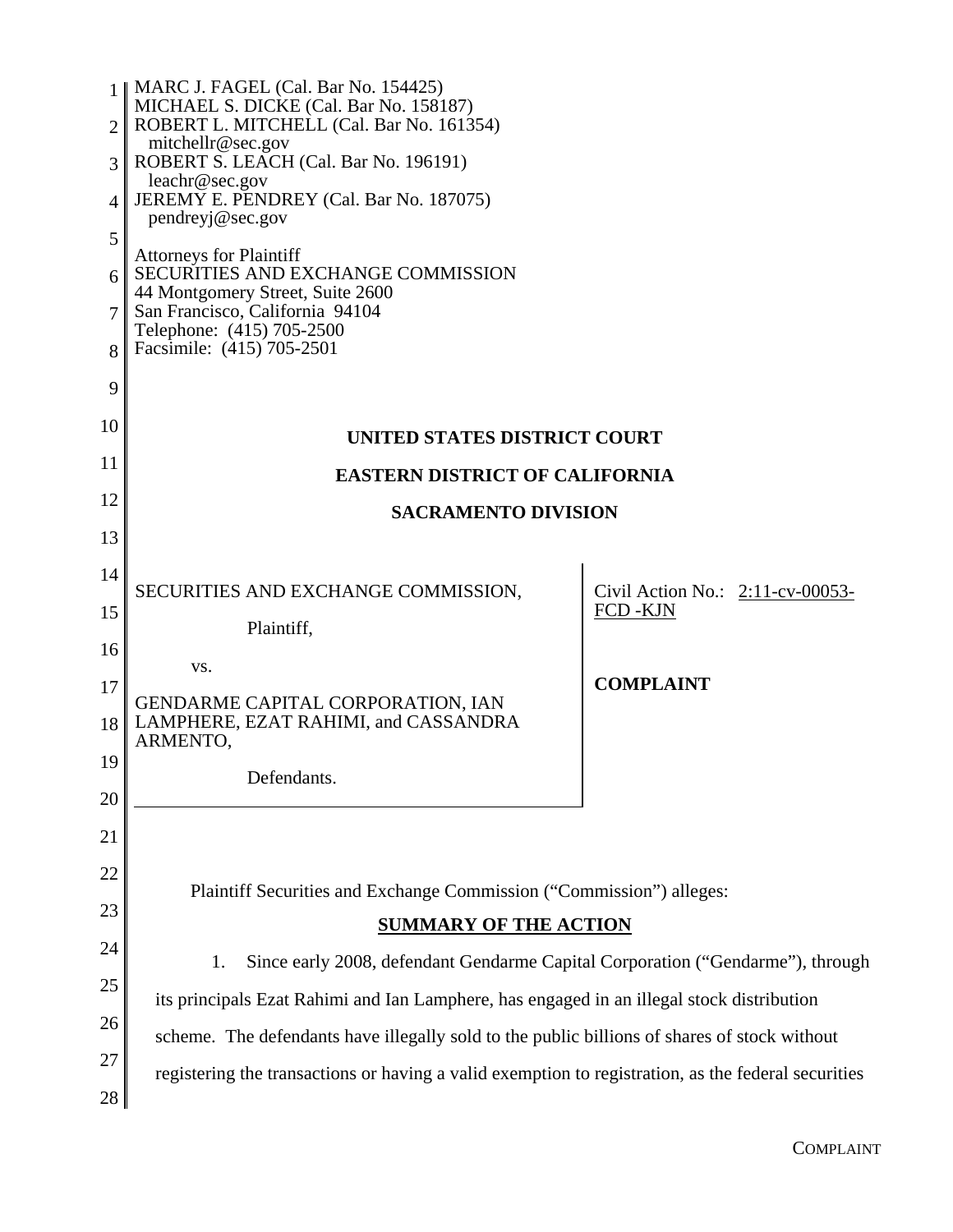1 2 3 4 5 6 laws require. Gendarme acquired the stock from small public companies at 30-50% discounts to the market price in transactions where it falsely represented to the issuers that it purchased the shares for investment purposes only (not for the purpose of resale). Typically within days or weeks of acquiring the shares, Gendarme resold most of the stock in the public markets. Gendarme profited more than \$1.6 million on its unregistered and illegal public distributions of stock.

7 8 9 10 11 12 13 14 2. Gendarme typically bought shares from companies whose stock price was quoted by Pink OTC Markets, Inc. ("Pink Sheets"), a private electronic inter-dealer quotation and trading system used in the over-the-counter market. Companies quoted on the Pink Sheets are not required to file periodic financial and disclosure statements with the Commission. Thus, when distributions are unregistered, little or no disclosure about the company may exist. In acting as a conduit to dump shares of Pink Sheets companies on the public markets, Gendarme engaged in a lucrative end-run around an important disclosure policy underlying the securities laws.

15 16 17 18 19 20 21 22 3. Gendarme's outside counsel for its stock acquisition transactions was Cassandra Armento. Since early 2008, Armento has issued more than 50 opinion letters to stock transfer agents for Pink Sheets companies whose stock Gendarme purchased. The opinion letters falsely claimed that Gendarme was not an "underwriter," and thus did not intend to distribute the shares. The letters were required for Gendarme to obtain the stock without restrictions on the stock certificates, which allowed Gendarme to easily sell the shares on the public markets. Armento played a necessary and substantial role in Gendarme's scheme, and thus also violated the securities laws.

23 24 25 26 27 4. Defendants Gendarme, Lamphere, Rahimi, and Armento ("Defendants") violated Sections 5(a) and (c) of the Securities Act of 1933 ("Securities Act") by distributing stock in unregistered transactions for which no exemption applied, or by playing a necessary and substantial role in such distributions. The Commission seeks to enjoin Defendants from further violations of the securities laws, disgorgement of Gendarme, Lamphere, and Rahimi's ill-gotten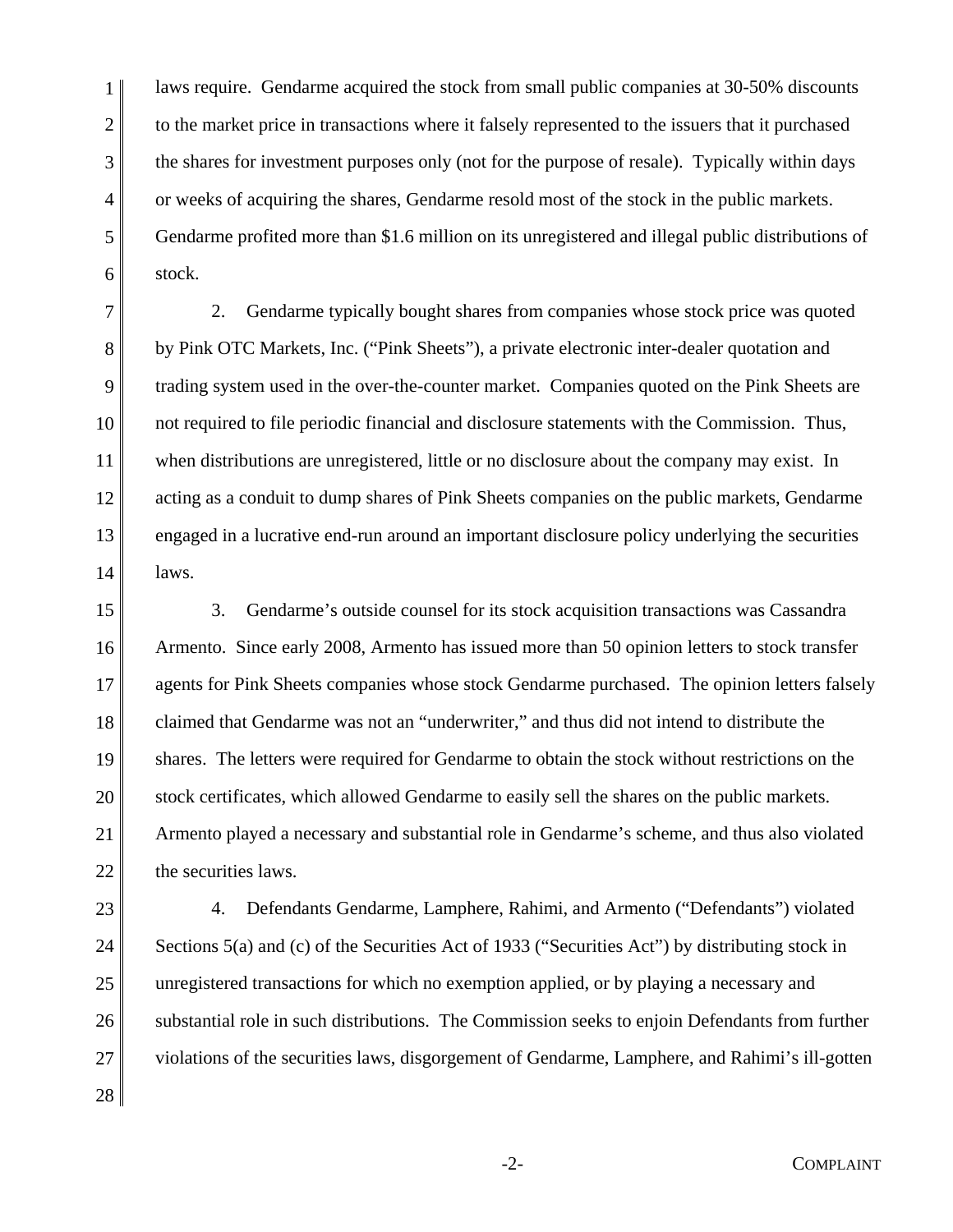gains, payment of civil money penalties, and an order barring Gendarme, Lamphere, and Rahimi from participating in an offering of penny stock.

# **JURISDICTION AND VENUE**

5. The Commission brings this action pursuant to Section 20(b) of the Securities Act of 1933 ("Securities Act") [15 U.S.C. § 77t(b)].

6. This Court has jurisdiction over this action pursuant to Section 22(a) of the Securities Act [15 U.S.C. § 77v(a)]. Defendants, directly or indirectly, have made use of the means and instrumentalities of interstate commerce or of the mails in connection with the acts, transactions, practices, and courses of business alleged in this complaint.

7. Venue in this District is proper pursuant to Section 22 of the Securities Act [15 U.S.C. § 77v] because Defendants are found, inhabit, transact business, or engaged in acts or transactions constituting securities laws violations, within the Eastern District of California. In particular, Rahimi, Gendarme's President and CEO, operated Gendarme from his home in Elk Grove, California, and his prior home in Galt, California, both of which were located within the Eastern District of California. Lamphere was an officer of Gendarme at all relevant times, and regularly communicated with Rahimi regarding the transactions at issue in this complaint. Armento represented Gendarme as its counsel, and communicated with Rahimi and Lamphere regarding the transactions alleged in this complaint. Also, in exchange for drafting the warrant agreements and opinion letters at issue in this complaint, Armento received money by several wire transfers from Gendarme's bank in Galt, California. Assignment to the Sacramento Division is appropriate pursuant to Local Rule 3-120(d) because this case arises from acts, practices and courses of conduct that occurred within Sacramento County, California.

**DEFENDANTS** 

8. Defendant Gendarme Capital Corporation is a Minnesota corporation owned by Lamphere and Rahimi, with its principal places of business in Elk Grove, California and Lawrenceville, Vermont.

28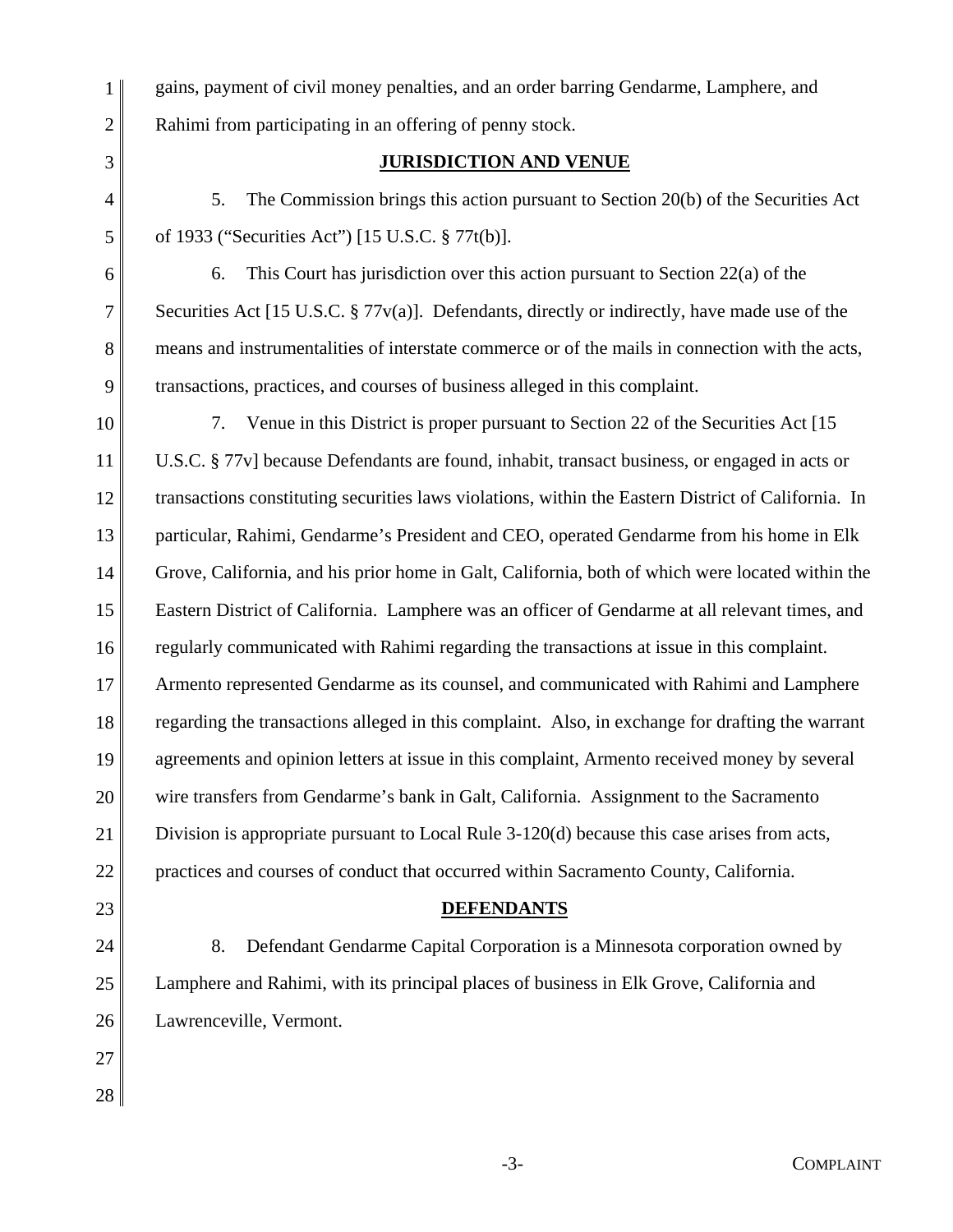9. Defendant Ian Lamphere, age 33, resides in Lawrenceville, Vermont. Lamphere is Gendarme's Vice President and Secretary and controls Gendarme along with defendant Ezat Rahimi.

10. Defendant Ezat Rahimi, age 26, resides in Elk Grove, California. Rahimi is Gendarme's President and Chief Executive Officer ("CEO") and controls Gendarme along with Lamphere.

11. Defendant Cassandra Armento, age 40, resides in Greenwich, New York. Armento is an attorney licensed in Vermont and Massachusetts and owns the Law Offices of Cassandra Armento. Armento represented Gendarme in its acquisitions of stock from companies quoted on the Pink Sheets.

## **FACTUAL ALLEGATIONS**

12. Section 5 of the Securities Act of 1933 ("Securities Act") requires the sale of securities to be registered with the Commission, or qualify for a statutory exemption from registration. If the sales are unregistered, and if no statutory exemption applies, the sales violate Section 5. Registering the sales includes providing disclosures to investors of financial and business information about the company issuing shares.

13. Rule 504 of Regulation D of the Securities Act exempts from registration certain limited offerings and sales of securities that do not exceed \$1,000,000. But a person who has purchased shares from an issuing company with a view to distributing the securities is an "underwriter" under the Securities Act, and any public resales in the short term (within one year for shares of non-reporting issuers) by that purchaser are not exempt from registration.

22 23 24 25 26 27 14. Gendarme claimed on its website to be an accredited investor that bought stock available for sale in offerings under Rule 504 of Regulation D of the Securities Act. In truth, Gendarme's primary business has been buying stock in unregistered transactions from small publicly-quoted companies who could not directly issue the stock to the public without registration (and the required disclosure that goes with registration) then quickly dumping most of the shares on the public market.

28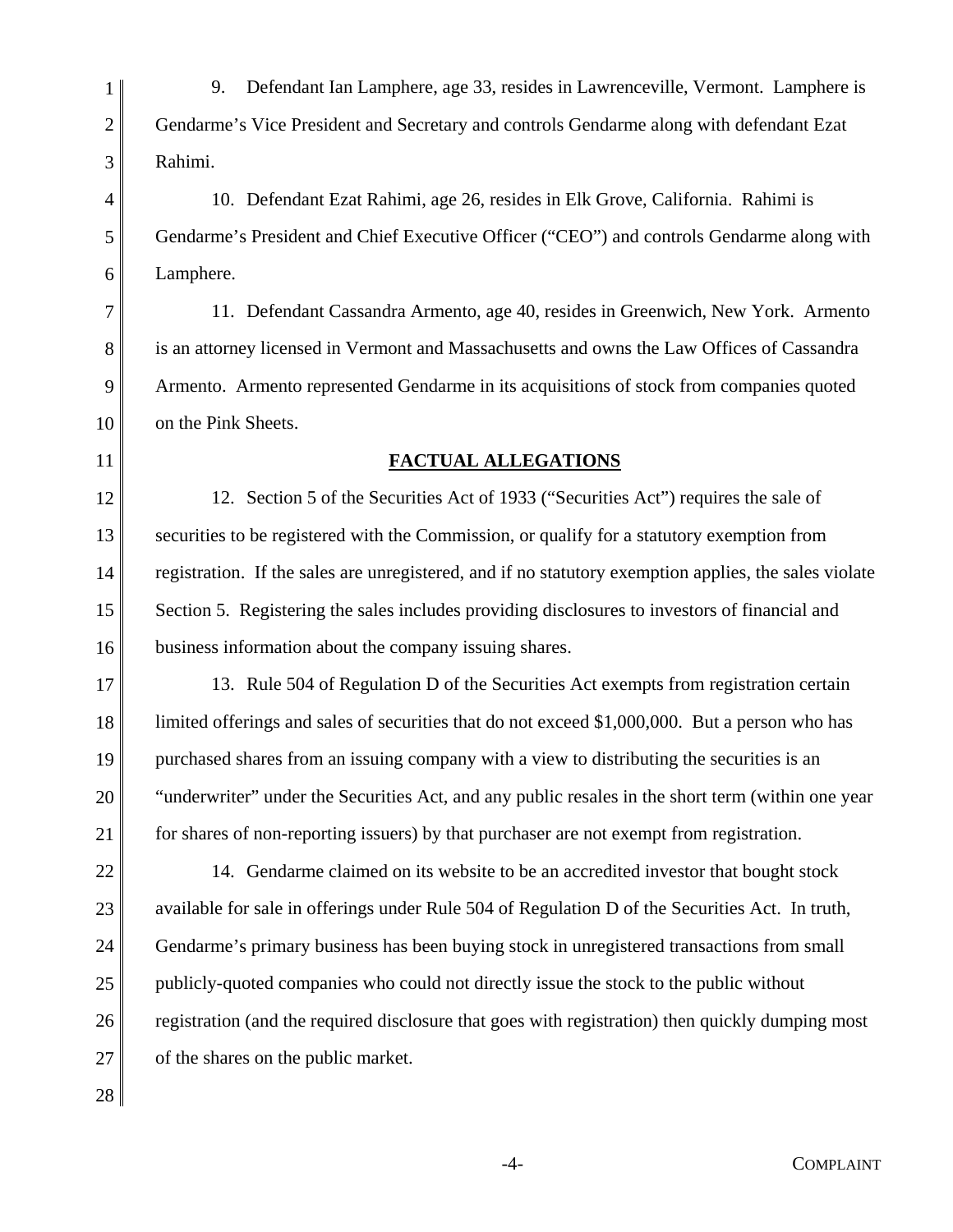1 2 3 4 5 6 7 8 9 10 11 15. Companies that issue publicly-traded stock use transfer agents to keep track of the individuals and entities that own their stock. Transfer agents are regulated by the Commission and are required to be registered with the Commission. A transfer agent's core function is to issue and cancel a company's stock certificates to reflect changes in ownership. Generally, with certain exceptions, transactions in stock issued in a registered public offering are "unrestricted," meaning that the shares can be traded without restriction. On the other hand, transactions in stock issued in an exempt offering may require restrictive language in the form of a stamped legend on the stock certificates. Stock certificates bearing restrictive legends cannot be traded as easily as stock without restrictive language. Before transfer agents will issue unlegended share certificates in the absence of registration, many require a lawyer's opinion explaining why it would be legal for them to do so.

12 13

14

21

22

23

24

25

26

27

28

## **Gendarme was Incorporated in Minnesota to Facilitate Unregistered Distributions**

16. In approximately March 2007, Gendarme was founded as a Minnesota corporation by Lamphere and a former co-owner.

15 16 17. Shortly after its founding, the co-owner sold his share of the business to Ezat Rahimi.

17 18 19 20 18. Neither Gendarme's founders nor Rahimi have lived in Minnesota. Rahimi has never even been to Minnesota. Gendarme purports to have a Minnesota "office," which is actually a "virtual office" service that takes telephone messages and forwards company mail to Lamphere or Rahimi.

19. Opinion letters issued by Armento to transfer agents asserted that Minnesota state law purportedly satisfies the requirements of Rule 504(b)(1)(iii) of Regulation D of the Securities Act, thereby supposedly permitting the issuance of "unrestricted" securities that can be freely resold, assuming Gendarme was not, among other things, an underwriter.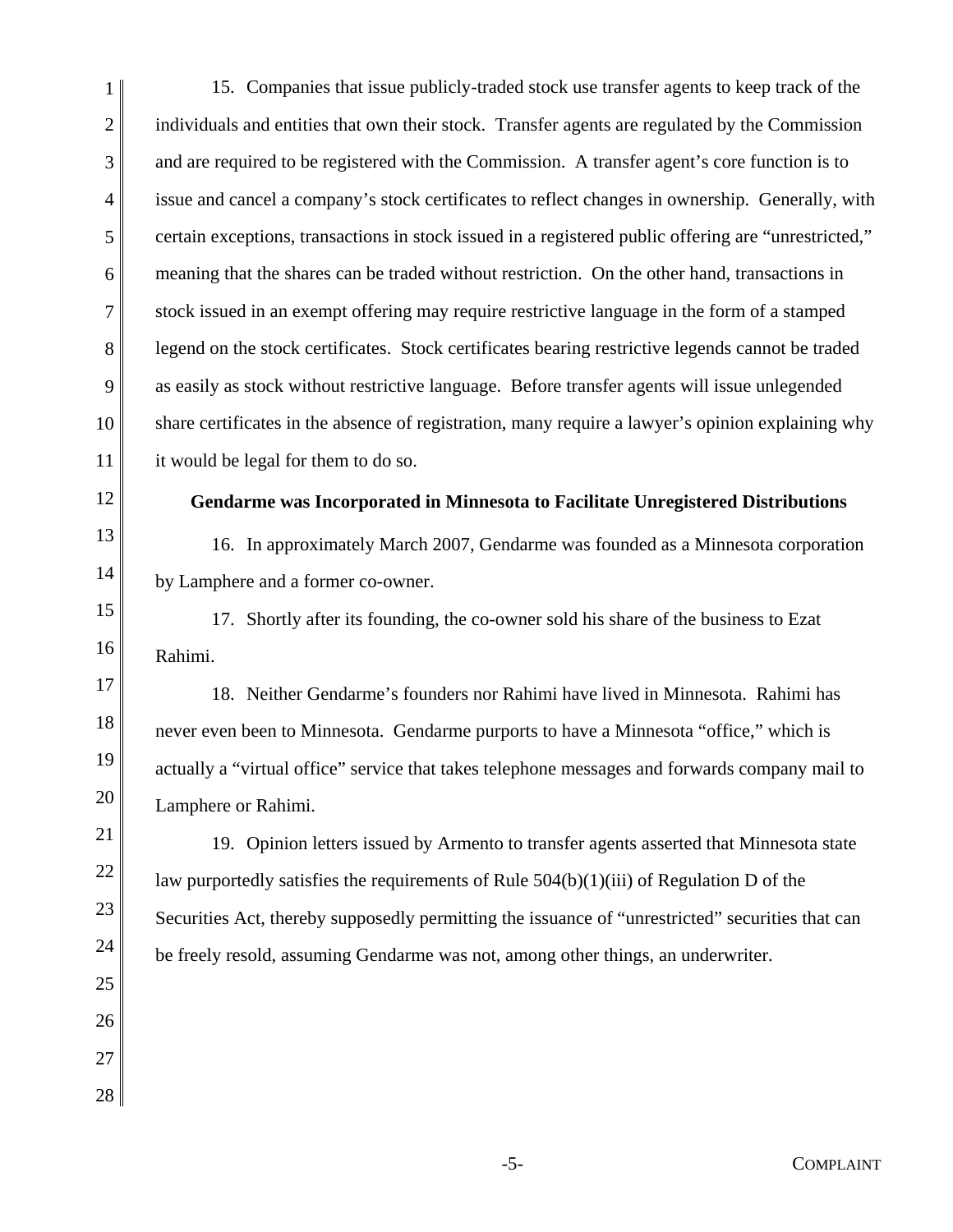1 2

3

4

5

6

7

8

9

10

11

12

13

14

### **Gendarme Generated Income by Purchasing Billions of Shares of Pink Sheets Stocks from the Issuers at a Discount to the Market Price and Quickly Distributing Them to the Public in Violation of the Securities Act**

20. From early 2008 to at least May 2010, Gendarme bought stock from many Pink Sheets companies at a 30-50% discount to the market price. Rahimi and Lamphere jointly developed and executed Gendarme's business strategy. Sometimes jointly, and other times individually, they made the decisions to purchase stock on Gendarme's behalf. Each signed numerous agreements on Gendarme's behalf to purchase issuer stock. Most of the agreements gave Gendarme warrants for up to one year in which Gendarme could elect to purchase the company's stock. Other agreements were outright purchases of issuer stock. Within days or weeks of purchasing the stock, Rahimi or Lamphere caused Gendarme to resell most of the stock on the public market.

21. When it purchased shares from Pink Sheets issuers, Gendarme intended to, and did, sell shares to the public within a year. For those sales, Gendarme was an underwriter, and had no valid exemption from registration for the transactions.

15 16 17 18 19 20 21 22 23 24 25 22. For example, from March to September 2008, Gendarme entered into at least 11 warrant agreements with WGL Entertainment Holdings, Inc. ("WEHI"), which gave Gendarme the right to buy WEHI shares at a 30% discount to the market price at the time of purchase. The warrants represented that Gendarme would buy the WEHI shares for "investment purposes." For each warrant, Armento wrote an opinion letter to WEHI's stock transfer agent. Among other representations, the opinion letters asserted that the shares were issued to Gendarme in "an offering exempt from registration" and that Gendarme was not "an underwriter of the issuer." From March to September 2008, Gendarme paid WEHI more than \$615,000 for more than 6 billion shares purchased under the warrants. As Gendarme obtained WEHI shares, it sold most of them within days or weeks for gross sales of more than \$780,000 and a profit of more than \$165,000 through September 2008.

26 27 28 23. In March 2009, WEHI changed its name to Heathrow Natural Food & Beverage, Inc. ("HRNF"). From then until March 2010, Gendarme purchased more than a billion HRNF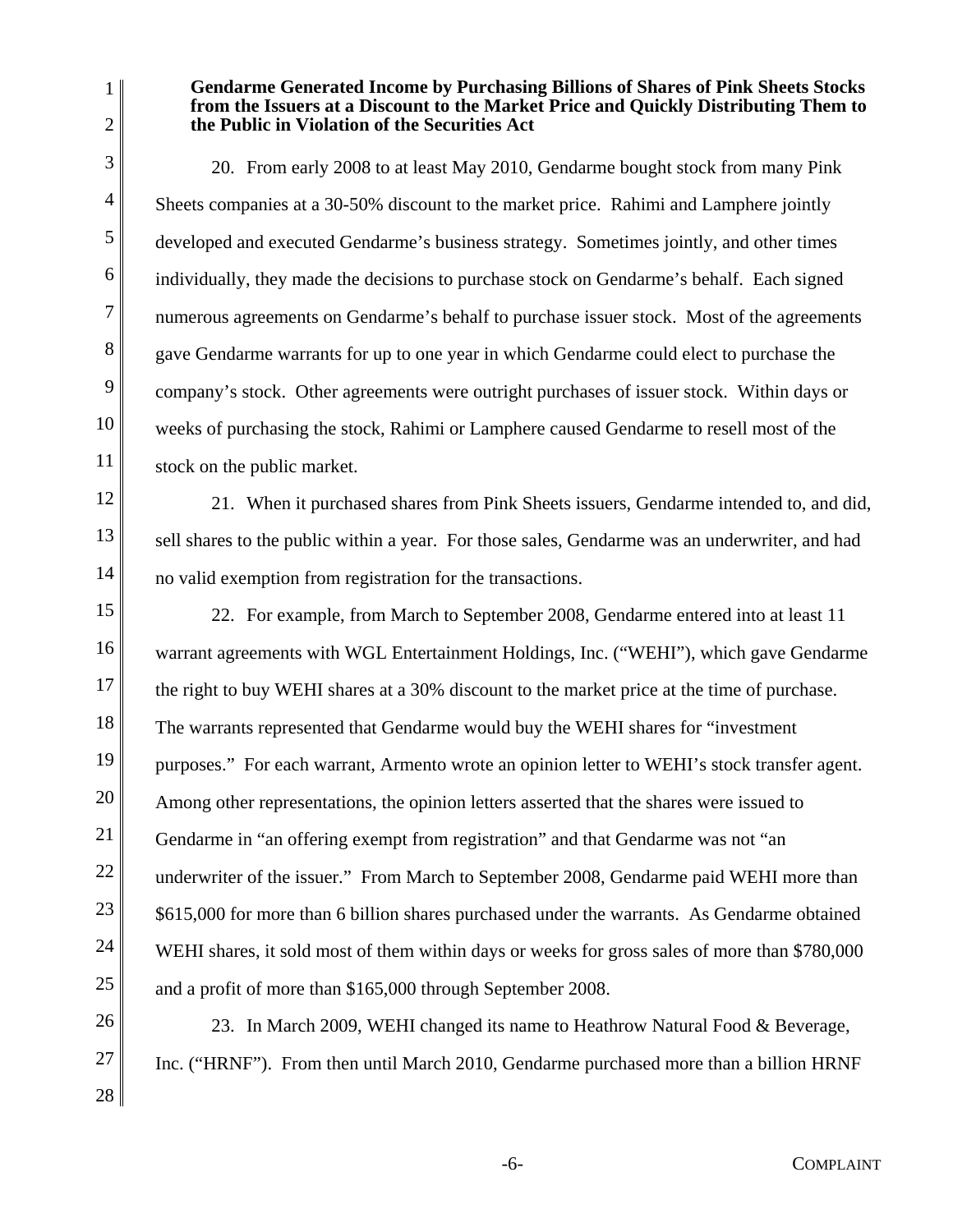shares, and, during the same time, repeated the process of regularly dumping the shares on the market, for gross sales of more than \$430,000 and a net profit of more than \$230,000.

1

2

3

4

5

6

24. From early 2008 to at least May 2010, Gendarme bought stock from at least 12 different issuing companies and distributed more than 15 billion shares in the public markets. None of the transactions was registered with the Commission. The transactions are summarized below.

7 8 9 10 11 12 a. **HRNF, formerly known as WEHI:** From March to September 2008, Gendarme acquired WEHI shares from the issuer. During the same period, Gendarme sold more than 6 billion of these WEHI shares for more than \$780,000. From March 2009 to March 2010, Gendarme acquired HRNF shares from the issuer. During the same period, Gendarme sold more than 1 billion of these HRNF shares for over \$430,000.

13 14 15 16 17 18 19 20 21 22 b. **Macada, Inc. ("MCDA"), formerly known as Tri-Star Holdings, Inc. ("TSHL"), formerly known as Rapid Fitness, Inc. ("RPDI")**: From June to August 2008, Gendarme acquired RPDI shares from the issuer. From July to September 2008, Gendarme sold more than 250 million of these RPDI shares for more than \$145,000. From September 2008 through February 2009, Gendarme acquired TSHL shares from the issuer. Through August 2009, Gendarme sold more than 2.1 billion of these TSHL shares for more than \$540,000. In September 2009, Gendarme acquired MCDA shares from the issuer. From September to December 2009, Gendarme sold more than 635,000 of these MCDA shares for more than \$12,000.

- 23 24 25 c. **Magellan, Inc. ("MGLG")**: From May to June 2009, Gendarme acquired MGLG shares from the issuer. During July 2009, Gendarme sold 500 million of these MGLG shares for more than \$355,000.
- 26 27 28 d. **Perihelion Global, Inc. ("PHGI")**: From March to June 2008, Gendarme acquired PHGI shares from the issuer. From March 2008 through March 2009, Gendarme sold almost 1.8 billion of these PHGI shares for more than \$320,000.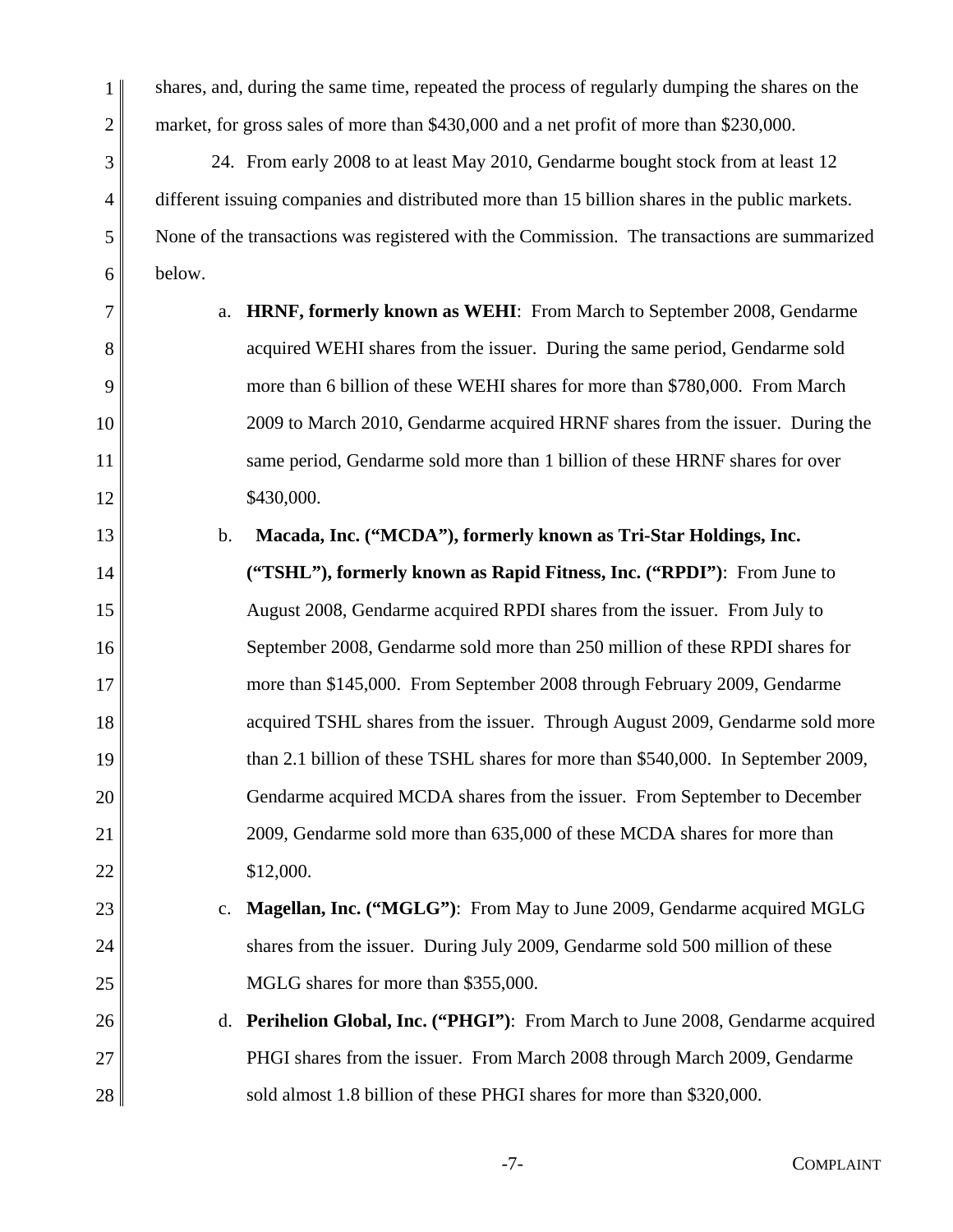| 1              | e. | <b>Bederra Corp. ("BEDA"):</b> From May 2009 to March 2010, Gendarme acquired   |
|----------------|----|---------------------------------------------------------------------------------|
| $\overline{2}$ |    | BEDA shares from the issuer. Through April 2010, Gendarme sold more than 370    |
| 3              |    | million of these BEDA shares for more than \$610,000.                           |
| 4              | f. | Z Com Networks, Inc. ("ZCMN"): From September 2008 to January 2009,             |
| 5              |    | Gendarme acquired ZCMN shares from the issuer. From September 2008 to June      |
| 6              |    | 2009, Gendarme sold more than 765 million of these ZCMN shares for almost       |
| 7              |    | \$260,000.                                                                      |
| 8              | g. | RCC Holdings, Inc. ("RCCH"): From September 2008 through January 2009,          |
| 9              |    | Gendarme acquired RCCH shares from the issuer. From September 2008 to June      |
| 10             |    | 2009, Gendarme sold more than 2.1 billion of these RCCH shares for more than    |
| 11             |    | \$210,000.                                                                      |
| 12             | h. | 141 Capital, Inc. ("ONCP"): From April 2009 to May 2010, Gendarme acquired      |
| 13             |    | ONCP shares from the issuer. From April 2009 to February 2010, Gendarme sold    |
| 14             |    | more than 710 million of these ONCP shares for almost \$340,000.                |
| 15             | i. | <b>RBID.com, Inc.</b> ("RBID"): In May 2009, Gendarme acquired RBID shares from |
| 16             |    | the issuer. From May 2009 to February 2010, Gendarme sold more than 400         |
| 17             |    | million of these RBID shares for more than \$65,000.                            |
| 18             | j. | Brownstone Resources, Inc. ("BWNR"): From March to April 2009, Gendarme         |
| 19             |    | acquired BWNR shares from the issuer. From March to July 2009, Gendarme sold    |
| 20             |    | more than 110 million of these BWNR shares for more than \$110,000.             |
| 21             | k. | Russell Industries, Inc. ("RUSL"): From May to June 2008, Gendarme acquired     |
| 22             |    | RUSL shares from the issuer. From May to October 2008, Gendarme sold more       |
| 23             |    | than 3 million of these RUSL shares for almost \$19,000.                        |
| 24             | 1. | TidalWave Holdings, Inc. ("TWVH"): From June to October 2008, Gendarme          |
| 25             |    | acquired TWVH shares from the issuer. From December 2008 to January 2009,       |
| 26             |    | Gendarme sold more than 1.6 million of these TWVH shares for more than          |
| 27             |    | \$30,000.                                                                       |
| 28             |    |                                                                                 |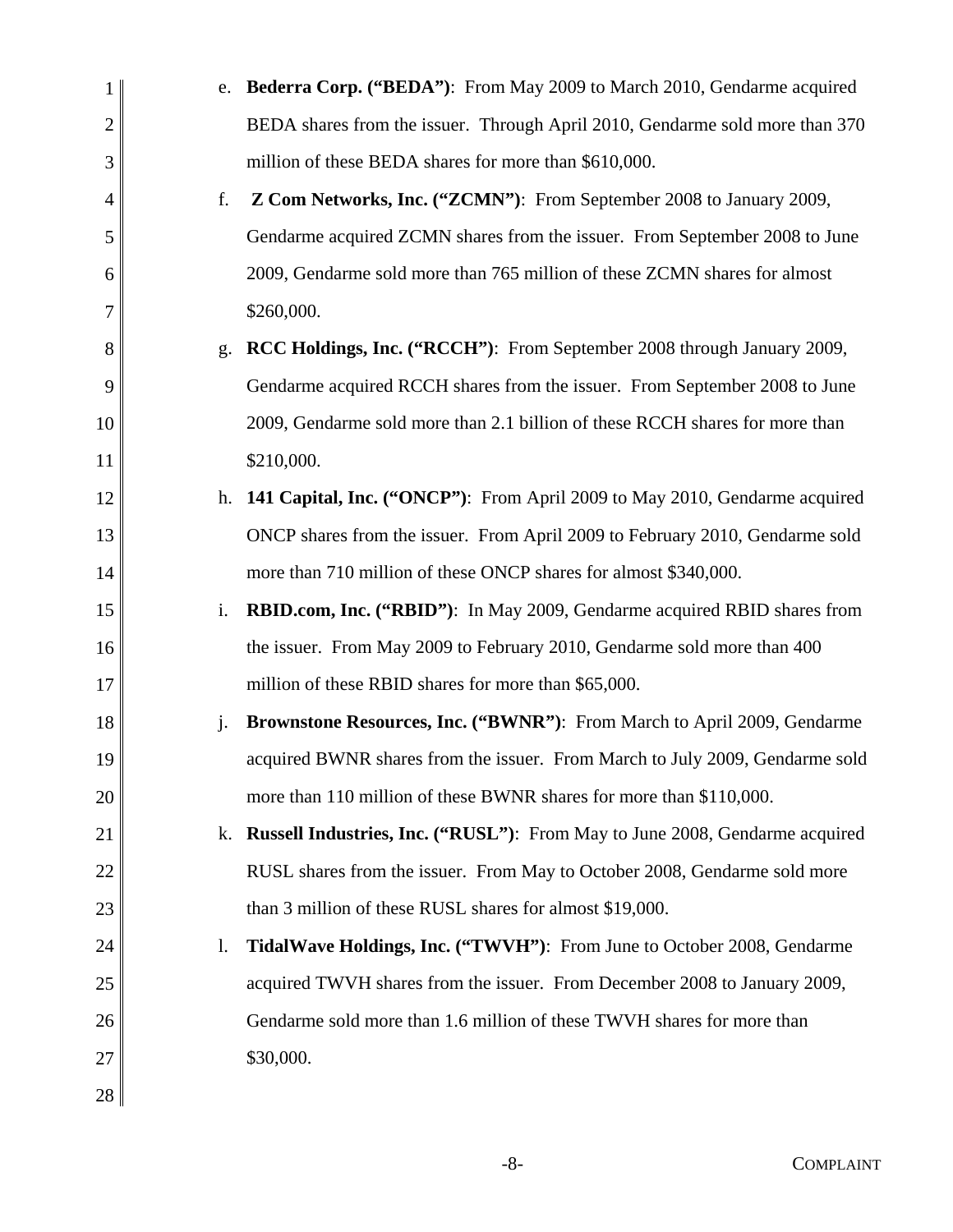1 6 7 25. In written communications, Rahimi revealed that the real purpose of Gendarme's stock acquisitions was to quickly sell the shares. In negotiating a possible investment in one company, Rahimi represented to the company's CEO that Gendarme would "try to find a life in your stock" and "help get the stock trading." He also told the CEO that "if your stock starts trading with our help, you will have a liquid stock on your hands." Once Gendarme acquired the shares at a 50% discount to the market price, it began selling them the next day. Within four months, Gendarme sold all of the company's shares for a profit.

2

3

4

5

9

8 10 26. From March 2008 through May 2010, Gendarme generated more than \$1.6 million of profits on sales of shares acquired from issuing companies in unregistered transactions. During the same time period, Gendarme paid more than \$1.3 million to Rahimi and Lamphere.

11 12 13 14 15 16 17 18 19 20 21 27. Armento, Gendarme's outside counsel throughout its activities, substantially participated in Gendarme's illegal stock distributions. From at least early 2008 to at least mid-2010, Armento drafted approximately 35 or more warrant agreements for Gendarme, which gave Gendarme the right to purchase an issuing company's shares. The warrant agreements typically gave Gendarme the right to purchase up to a specified amount of an issuing company's stock at a 30% or 50% discount to the market price for the company's stock. The warrant agreements represented to issuers, among other things, that Gendarme was purchasing shares for investment purposes only – a term commonly understood to mean not for the purpose of resale. Armento expected Gendarme to exercise the warrants and purchase the shares, but drafted the warrant agreements without determining what Gendarme intended to do with the shares it would purchase.

22 23 24 25 26 27 28 28. From at least early 2008 to at least mid-2010, Armento drafted more than 50 opinion letters for Gendarme. In the letters, Armento opined to transfer agents that Gendarme had acquired the shares in transactions exempt from registration under Rule 504 of the Securities Act and share certificates could be issued to Gendarme without a restrictive legend. Although Armento made no inquiry into whether Gendarme intended to hold the stock, the opinion letters falsely represented that Gendarme was not "an underwriter of the issuer with respect to the shares as defined in Section 2(11) [sic] of the Securities Act." Armento sent the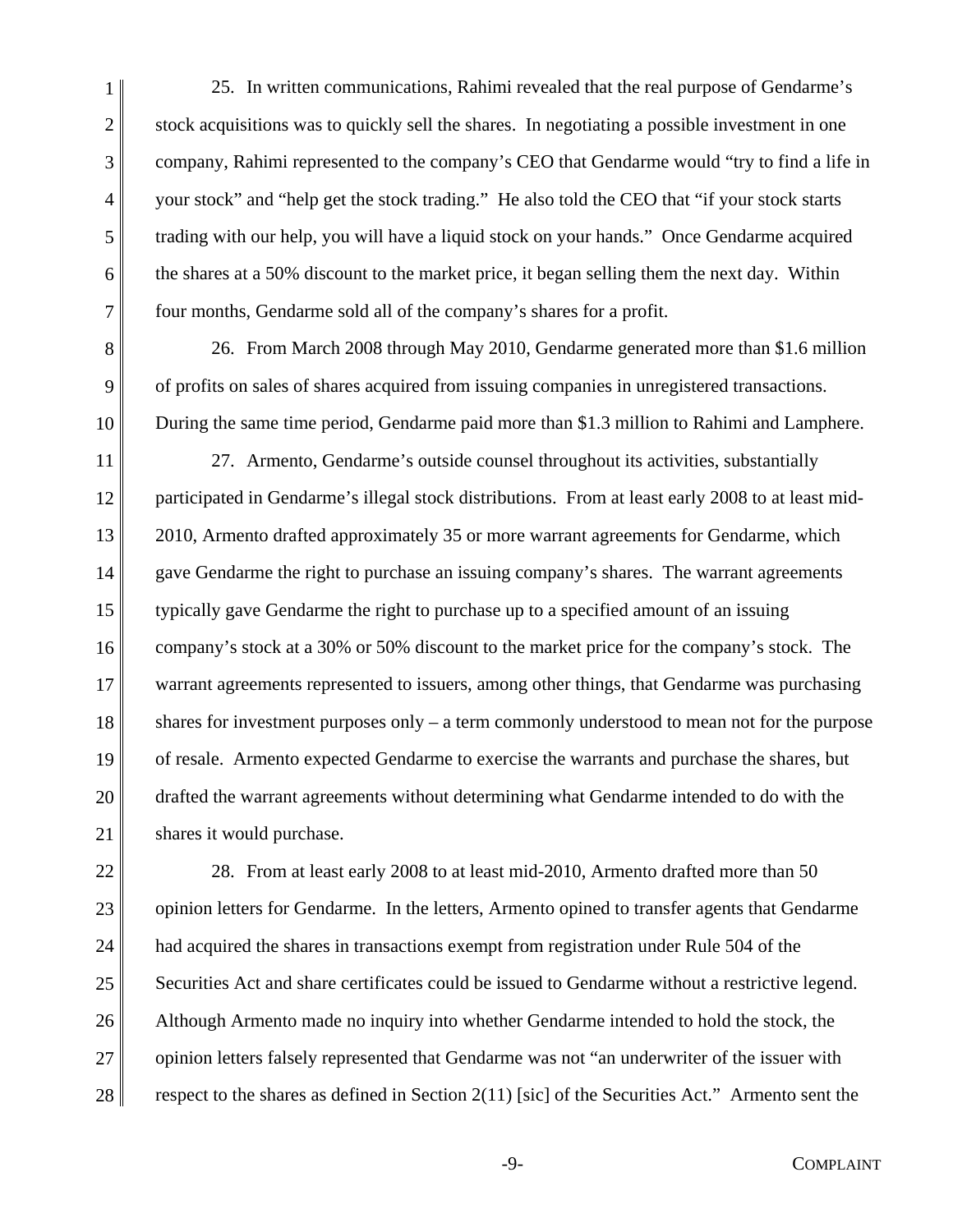opinion letters to companies' stock transfer agents, which relied on the opinion letters in issuing share certificates without restrictive legends to Gendarme.

3 4 5 6 7 8 9 10 29. At the time she drafted and issued the opinion letters, Armento understood that a purchaser who bought shares from an issuer intending to distribute them to the public was an underwriter. In preparing and issuing the opinion letters, Armento did not ask Gendarme, or otherwise make any effort to determine, what it intended to do with the shares it was acquiring. Armento had no reasonable basis for opining that Gendarme was not an underwriter. Armento knew that, as a result of her opinion letters, Gendarme was obtaining shares without a restrictive legend, and thus would have the ability to quickly sell the shares to the public, even if doing so violated Section 5 of the Securities Act.

11 12 13 14 15 30. In late 2008 and early 2009, Armento obtained and reviewed documents that showed it was likely that Gendarme was selling the shares of TSHL (f/k/a RPDI) shortly after it had acquired shares from the company. In fact, Gendarme *was* selling the shares. Before issuing additional opinion letters for Gendarme to purchase more of the company's stock, Armento failed to determine if Gendarme was selling the shares.

16 17 18 31. Since first representing Gendarme, Armento has also issued at least 35 similar opinion letters for purchasers other than Gendarme for other unregistered purchases of stock offered under purported Rule 504 exemptions.

**CLAIM FOR RELIEF**

 **(Violations of Securities Act Sections 5(a) and 5(c) by all Defendants)** 

20 21 22

23

above.

19

1

2

32. The Commission incorporates and realleges here paragraphs 1 through 31,

24 25 26 27 28 33. During the relevant period, Defendants, directly or indirectly, made use of the means or instruments of transportation or communication in interstate commerce or of the mails to offer and to sell securities through the use or medium of a prospectus or otherwise when no valid registration statement had been filed or was in effect as to such offers and sales of such securities and no exemption from registration was available.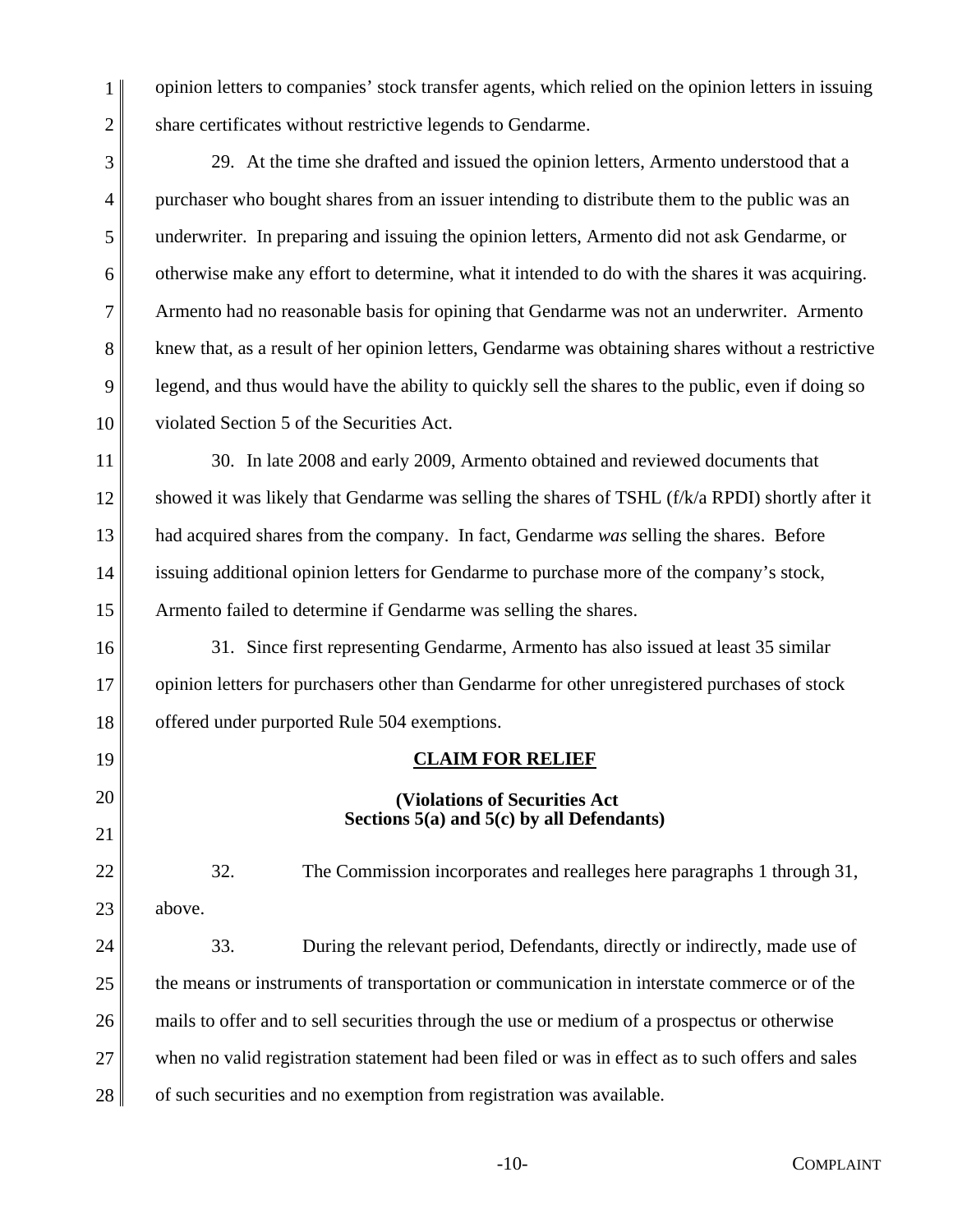|    | 34.<br>Defendants engaged in or participated in the unlawful distribution of                          |  |  |
|----|-------------------------------------------------------------------------------------------------------|--|--|
| 2  | securities as described above.                                                                        |  |  |
| 3  | 35.<br>By reason of the foregoing, Defendants, directly or indirectly, violated, and                  |  |  |
| 4  | unless enjoined will continue to violate, Sections $5(a)$ and $5(c)$ of the Securities Act [15 U.S.C. |  |  |
| 5  | §§ 77e(a) and 77e(c)].                                                                                |  |  |
| 6  | <b>PRAYER FOR RELIEF</b>                                                                              |  |  |
| 7  | WHEREFORE, the Commission respectfully requests that the Court:                                       |  |  |
| 8  | I.                                                                                                    |  |  |
| 9  | Permanently enjoin and restrain Defendants from, directly or indirectly, engaging in                  |  |  |
| 10 | conduct in violation of Sections 5(a) and 5(c) of the Securities Act [15 U.S.C. §§ 77 $e$ (a) and     |  |  |
| 11 | 77e(c].                                                                                               |  |  |
| 12 | Π.                                                                                                    |  |  |
| 13 | Order defendants Gendarme, Lamphere, and Rahimi to provide an accounting and to                       |  |  |
| 14 | disgorge their ill-gotten gains in an amount according to proof, plus prejudgment interest thereon.   |  |  |
| 15 | III.                                                                                                  |  |  |
| 16 | Order Defendants to pay civil money penalties pursuant to Section 20(d) of the Securities             |  |  |
|    |                                                                                                       |  |  |
| 17 | Act [15 U.S.C. § 77t(d)].                                                                             |  |  |
| 18 | IV.                                                                                                   |  |  |
| 19 | Impose a bar on defendants Gendarme, Lamphere, and Rahimi from participating in an                    |  |  |
| 20 | offering of penny stock pursuant to Securities Act Section 20(g) [15 U.S.C. $\S 77t(g)$ ].            |  |  |
| 21 | V.                                                                                                    |  |  |
| 22 | Retain jurisdiction of this action in accordance with the principles of equity and the Federal        |  |  |
| 23 | Rules of Civil Procedure in order to implement and carry out the terms of all orders and decrees      |  |  |
| 24 | that may be entered, or to entertain any suitable application or motion for additional relief within  |  |  |
| 25 | the jurisdiction of this Court.                                                                       |  |  |
| 26 | VI.                                                                                                   |  |  |
| 27 | Grant such other and further relief as this Court may deem just, equitable, and necessary.            |  |  |